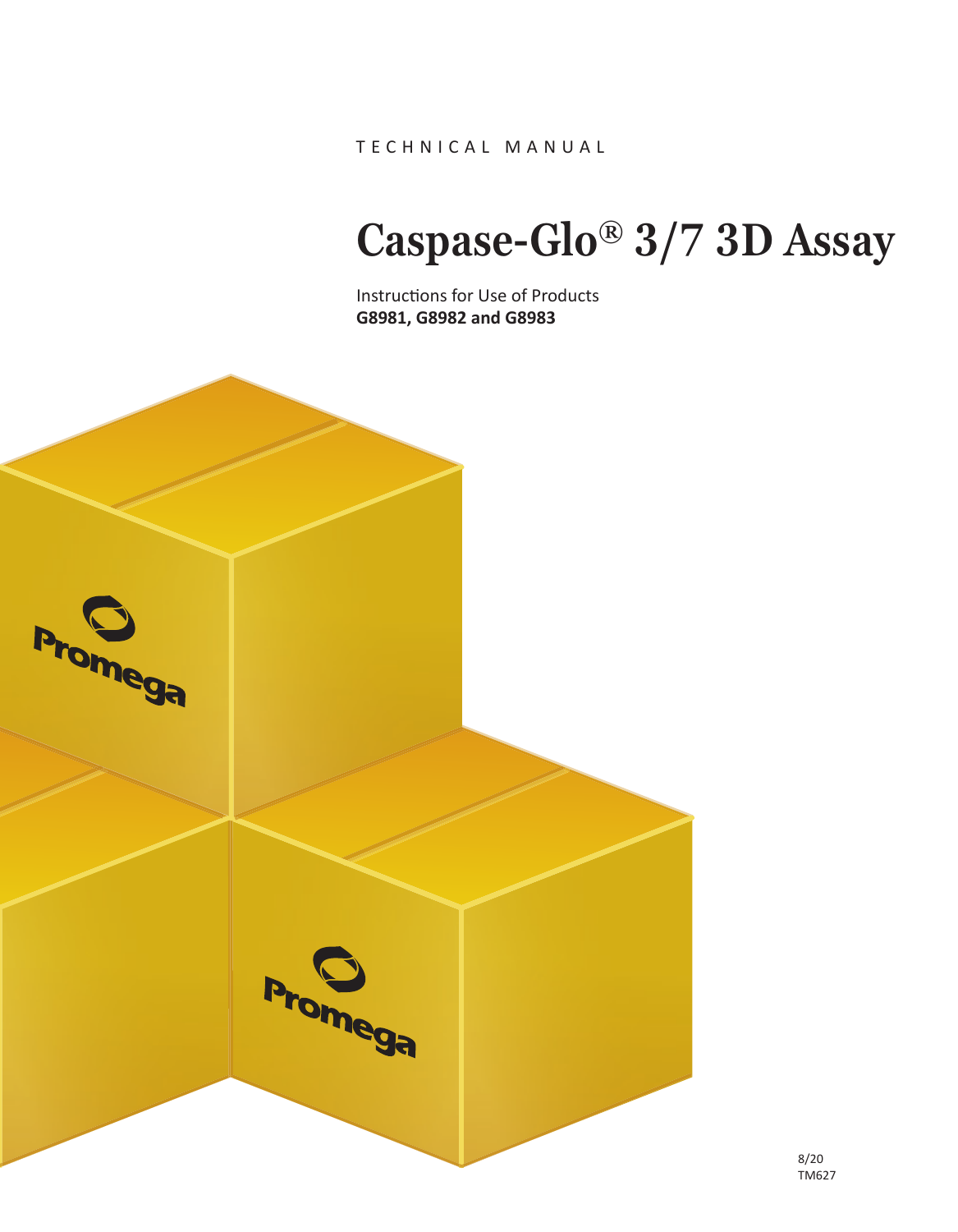# **Caspase-Glo® 3/7 3D Assay**

**All technical literature is available at: www.promega.com/protocols/ Visit the web site to verify that you are using the most current version of this Technical Manual. E-mail Promega Technical Services if you have questions on use of this system: techserv@promega.com**

| 4.B. Standard Protocol for Spheroids in 96-well Corning® Ultra-Low Attachment Plates 11 |  |
|-----------------------------------------------------------------------------------------|--|
|                                                                                         |  |
|                                                                                         |  |
| 4.E. Alternative Protocol for 3D Microtissues Embedded in Matrigel® Matrix  13          |  |
|                                                                                         |  |
|                                                                                         |  |
|                                                                                         |  |

# **1. Description**

The Caspase-Glo<sup>®</sup> 3/7 3D Assay<sup>(a)</sup> is a homogeneous, luminescent assay that measures caspase-3 and -7 activities present in apoptotic, three-dimensional (3D) cell masses. The assay provides a luminogenic caspase-3/7 substrate that contains the tetrapeptide sequence DEVD, in a reagent optimized for caspase activity, luciferase activity and 3D cell lysis. Adding the Caspase-Glo® 3/7 3D Reagent in an "add-mix-measure" format results in cell lysis, followed by caspase cleavage of the substrate and generation of a "glow-type" luminescent signal, produced by luciferase (Figure 1). Luminescence is proportional to the amount of caspase activity present (Figure 2). The Caspase-Glo® 3/7 3D Reagent relies on the inherent properties of a proprietary thermostable luciferase (Ultra-Glo™ Recombinant Luciferase), which has been engineered to tolerate cell lysis components necessary to liberate caspase activity from 3D cell structures.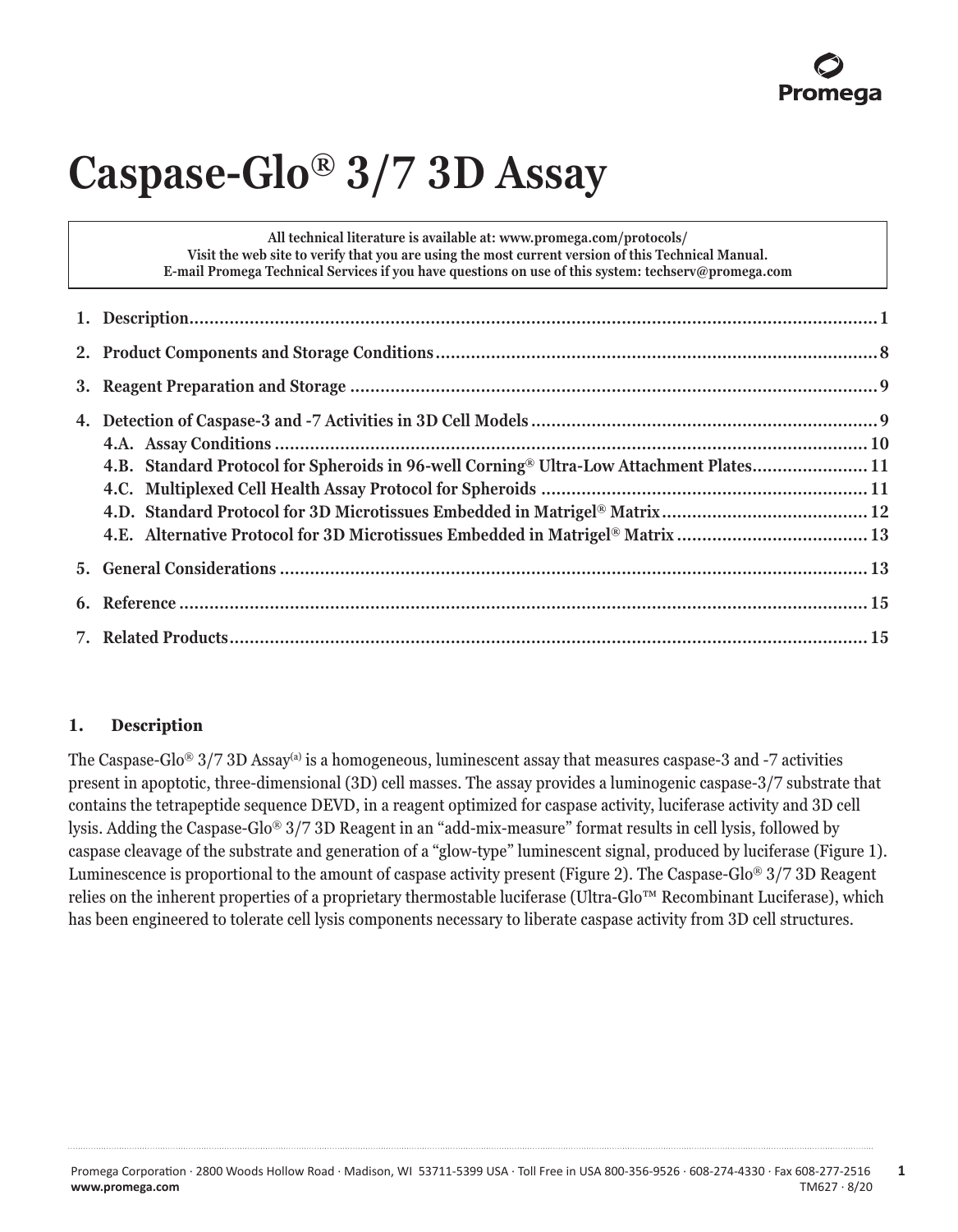## **1. Description (continued)**

The Caspase-Glo® 3/7 3D Assay is designed for use with multiwell-plate formats. Cell washing, removing medium and multiple pipetting steps are not required (Figure 3). The caspase and luciferase enzyme activities reach steady state so that the luminescent signal peaks in approximately 30–40 minutes at room temperature and decays slowly and predictably thereafter (Figure 4). The assay also can be multiplexed with other homogeneous assays to measure more than one parameter from a single well (Figure 5).

The Caspase-Glo® 3/7 3D Assay is ideal for characterizing the potency of agents capable of modulating the apoptotic response in 3D structures in 96- and 384-well formats (Figures 6, 7 and 8). The assay can be employed in a wide range of 3D cell models, including spheroids generated by ultra-low attachment surface chemistries and Matrigel® matrixembedded micromasses.



**Figure 1. Schematic diagram of the Caspase-Glo® 3/7 3D Assay technology.** Following caspase cleavage of the proluciferin DEVD substrate, a substrate for luciferase (aminoluciferin) is released and, in the presence of luciferase and ATP, results in the luciferase reaction and the production of light.

**<sup>2</sup>** Promega Corporation · 2800 Woods Hollow Road · Madison, WI 53711-5399 USA · Toll Free in USA 800-356-9526 · 608-274-4330 · Fax 608-277-2516 TM627 · 8/20 **www.promega.com**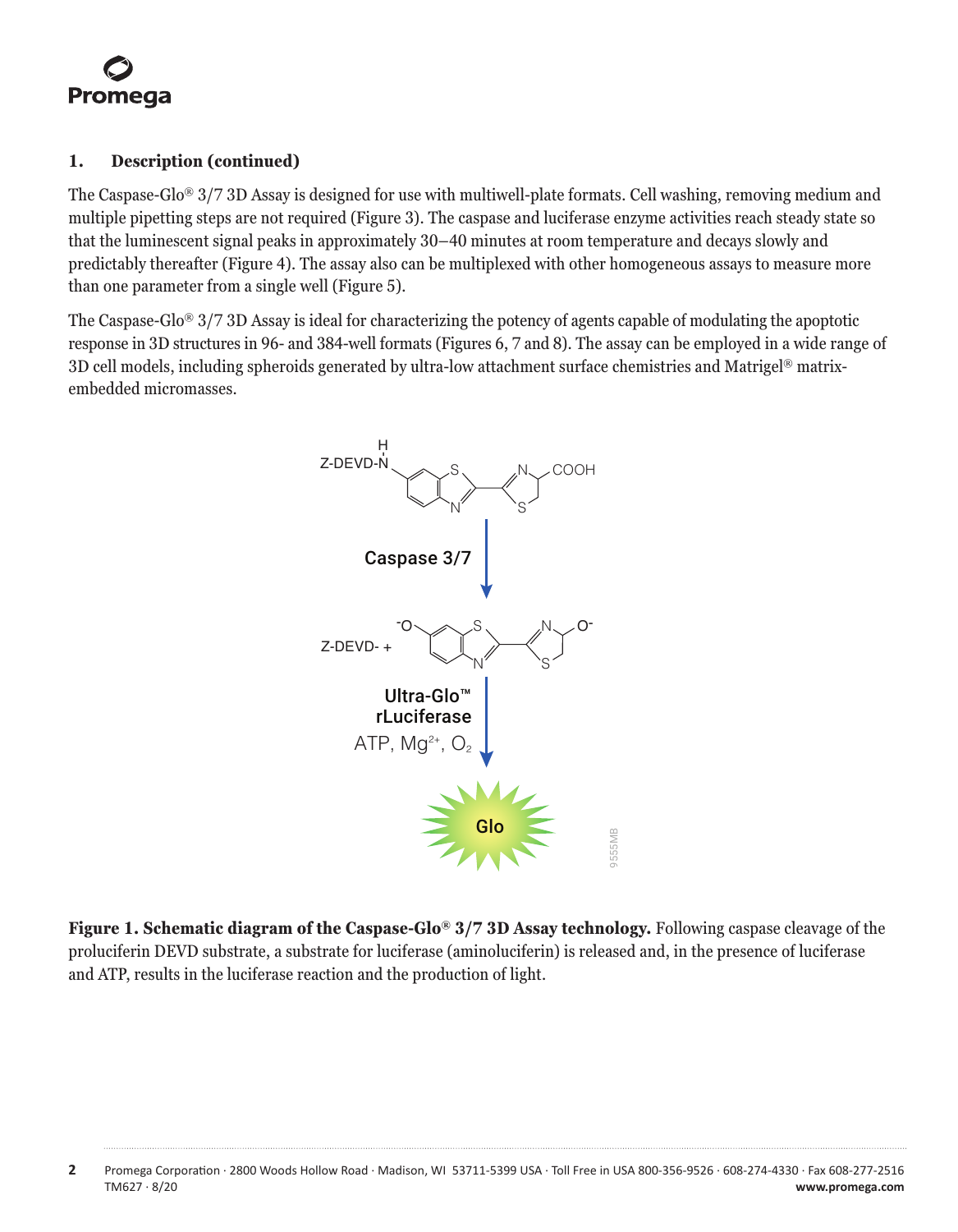

**Figure 2. Luminescence is proportional to caspase-3, -7 activity.** HCT-116 cells were serially diluted twofold in McCoy's medium supplemented with 10% fetal bovine serum (FBS) and seeded into a 96-well Corning® ultra-low attachment plate. Spheroids formed over 4 days. Average spheroid diameter was determined by brightfield imaging of four replicates per initial seed density. Spent culture medium was removed and replaced with either 10µM bortezomib or vehicle-matched culture medium (induced and uninduced, respectively). Caspase-Glo® 3/7 3D Reagent was added and luminescence measured as described in Section 4.B.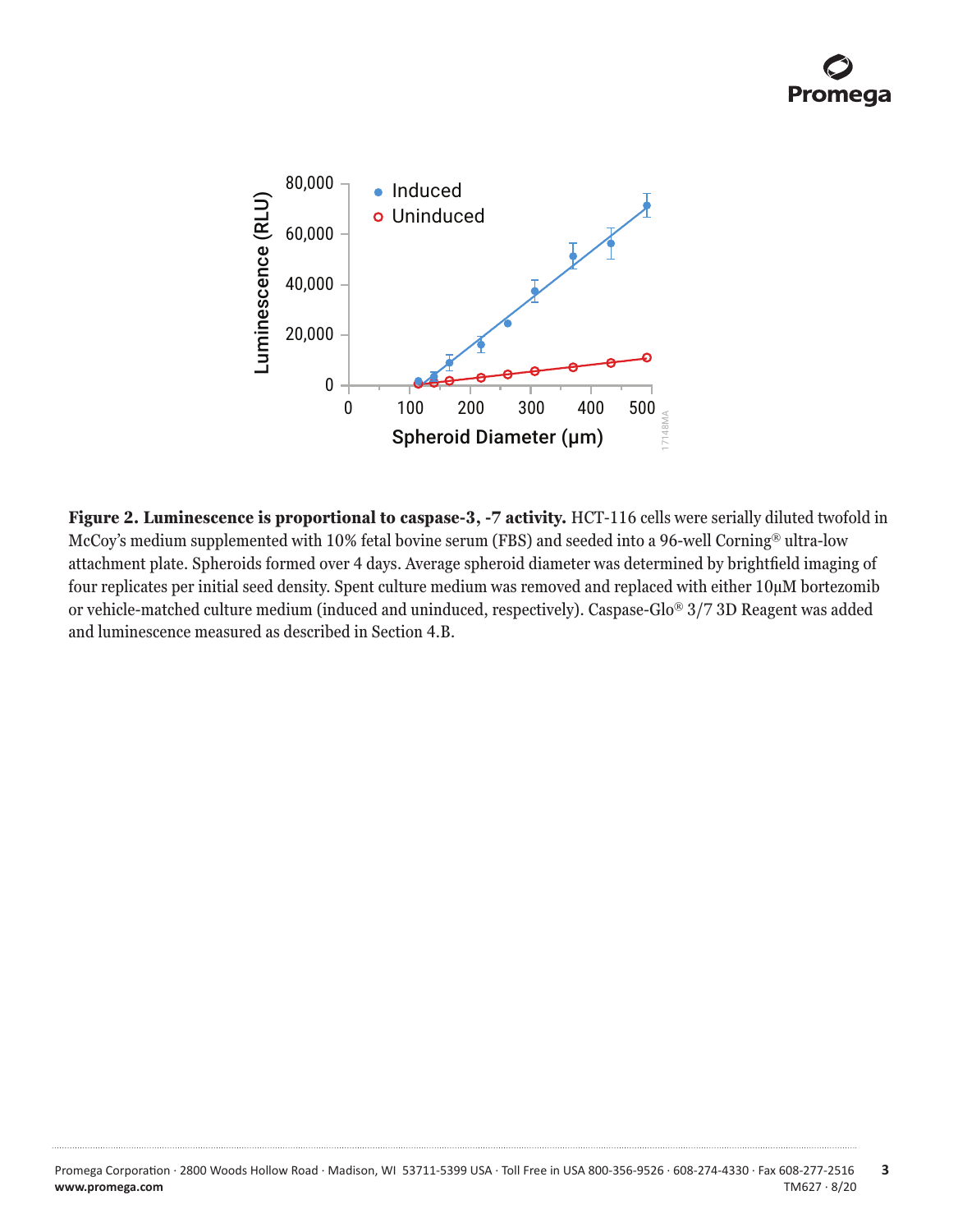

**Figure 3. Schematic diagram of the Caspase-Glo® 3/7 3D Assay protocol.**

**<sup>4</sup>** Promega Corporation · 2800 Woods Hollow Road · Madison, WI 53711-5399 USA · Toll Free in USA 800-356-9526 · 608-274-4330 · Fax 608-277-2516 www.promega.com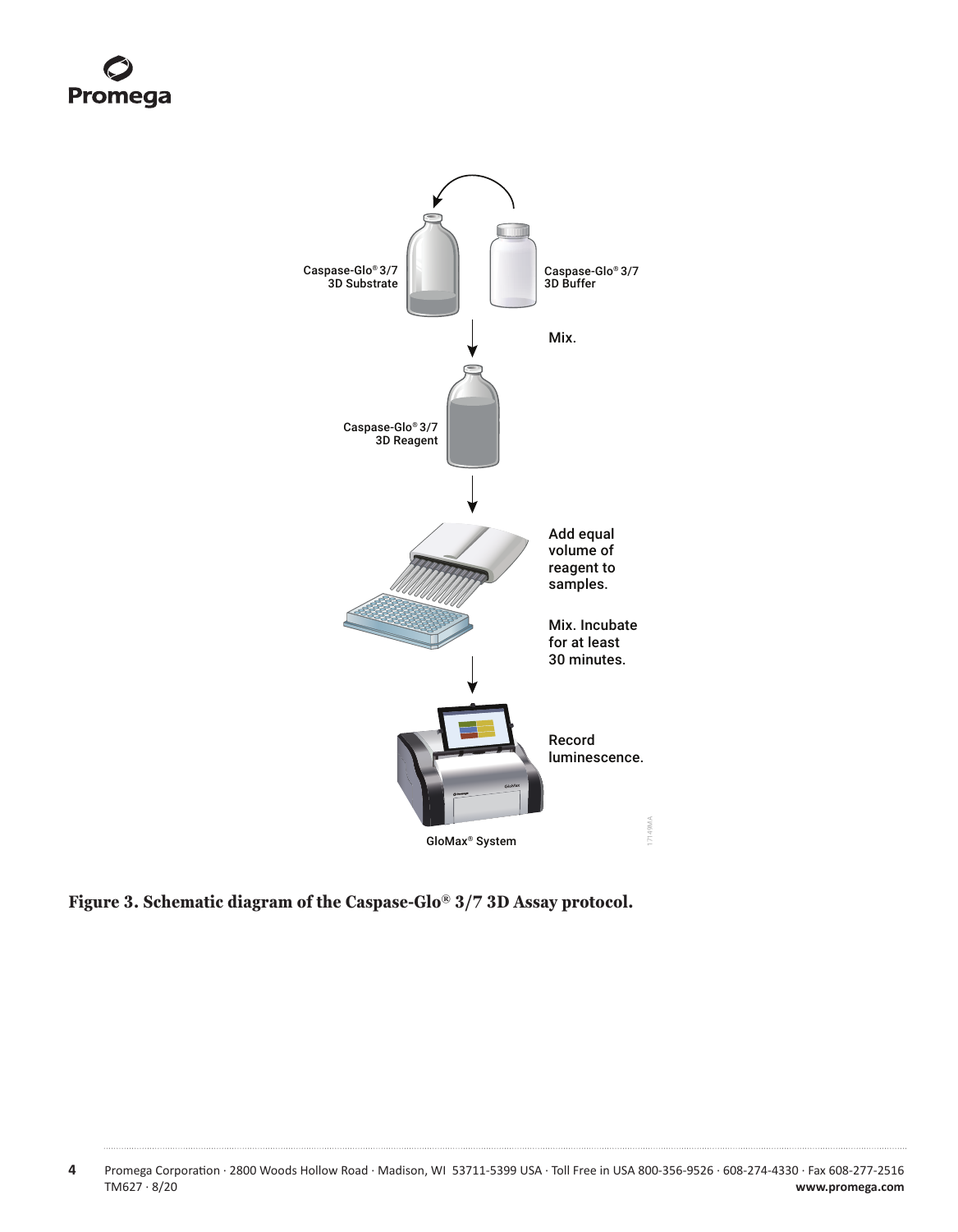

**Figure 4. Assay signal kinetics.** HCT-116 spheroids (average diameter of 480µm) were treated with serial dilutions of panobinostat or vehicle-matched control for 24 hours. Caspase-Glo® 3/7 3D Reagent was added, the solution mixed briefly and repeated signal collection initiated in a GloMax® Discover Microplate Reader. Signal plateau is typically achieved within 30–40 minutes with a slow and predictable decay thereafter.



**Figure 5. Sequentially multiplexed cell health assay chemistries.** A549 spheroids (average diameter of 450µm) were dosed with serial dilutions of bortezomib in the presence of CellTox™ Green Cytotoxicity Reagent for 24 hours. CellTiter-Fluor™ Cell Viability Reagent was delivered to each well and the plate incubated at 37°C for 30 minutes. Fluorescence values resulting from the viability and cytotoxicity measurements were collected at the appropriate wavelengths using a GloMax® Discover Microplate Reader. Caspase-Glo® 3/7 3D Reagent was added, mixed briefly, and luminescence measured after a 30-minute incubation at room temperature. Multiplexed cell health data sets can provide a more complete characterization of an apoptotic response at a given endpoint.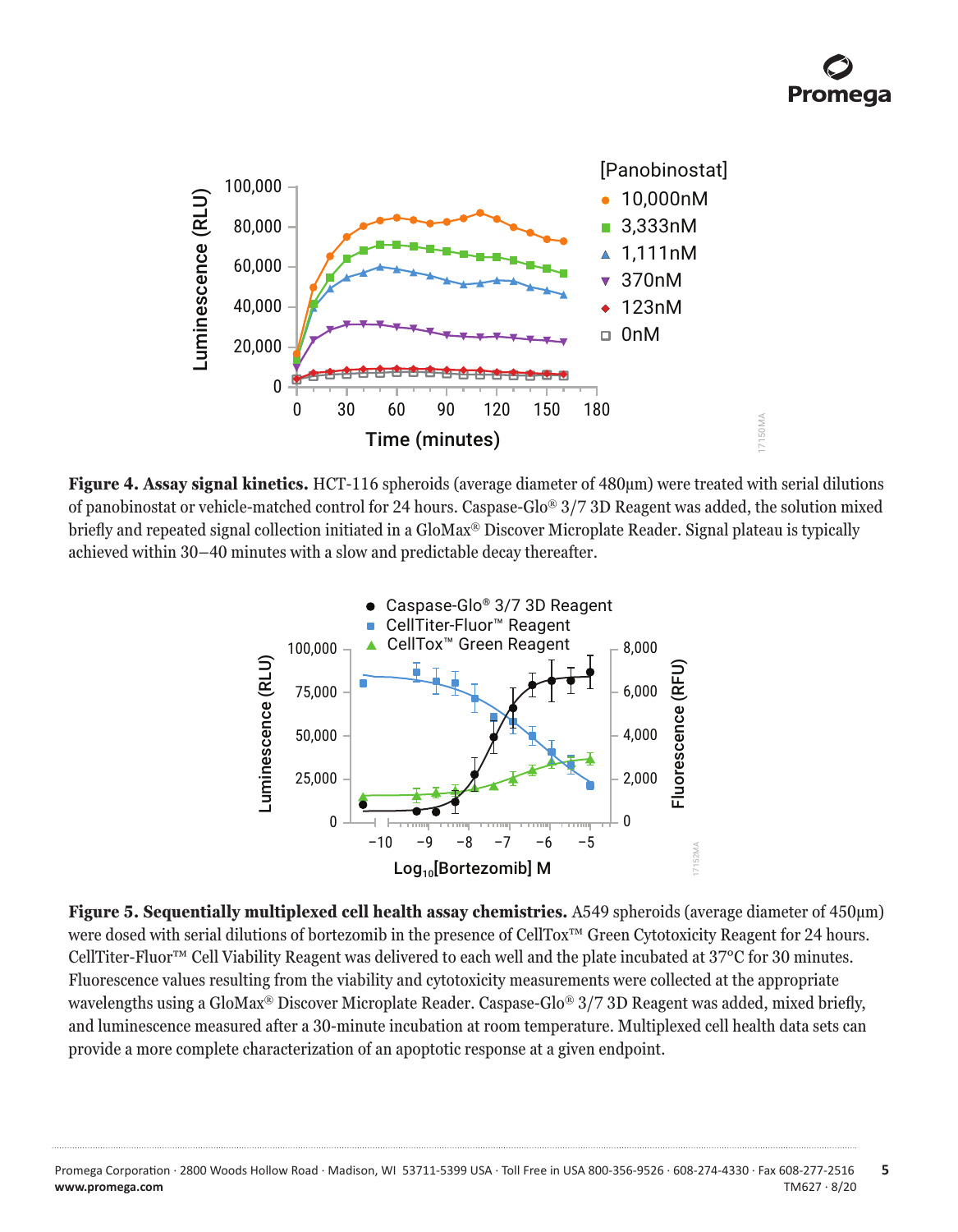



**Figure 6. Caspase induction potency in two compact spheroid models.** HCT-116 and HepG2 spheroids of differing diameters were created in ultra-low attachment plates over four days. Two sets of spheroids were treated with a master dilution series of panobinostat for 24 hours. Caspase-Glo® 3/7 3D Reagent was added, the solution was mixed briefly and signals collected after 30 minutes of reagent contact. **Panel A.** HCT-116 spheroids produced caspase-activation responses of the same potency that were nearly proportional to spheroid diameter. **Panel B.** HepG2 spheroids produced a differential induction potency signal that was not proportional to spheroid diameter.



**Figure 7. Caspase-induction measurement in a Matrigel® Matrix embedded cell model.** HCT-116 cells were embedded in a 4.5mg/ml Matrigel® Solution prepared with McCoy's medium and 10% FBS. Micromasses were allowed to form in the hydrogel for 4 days. Two separate plates were treated with the same serial dilution series of panobinostat for 24 hours. One plate was processed using the standard protocol (Section 4.D) whereas the other plate was processed using the alternative protocol (Section 4.E). **Panel A.** The alternative protocol typically produces about 40% more raw luminescence when compared to the standard protocol. This difference in raw signal can be attributed to removal of phenol red through preprocessing washes, and a reduction in intrinsic hydrogel optical interference. **Panel B.** When luminescence is normalized to protocol-specific uninduced controls, both methods demonstrate dramatic caspase induction signal windows and substantially similar  $EC_{50}$  values.

**<sup>6</sup>** Promega Corporation · 2800 Woods Hollow Road · Madison, WI 53711-5399 USA · Toll Free in USA 800-356-9526 · 608-274-4330 · Fax 608-277-2516 www.promega.com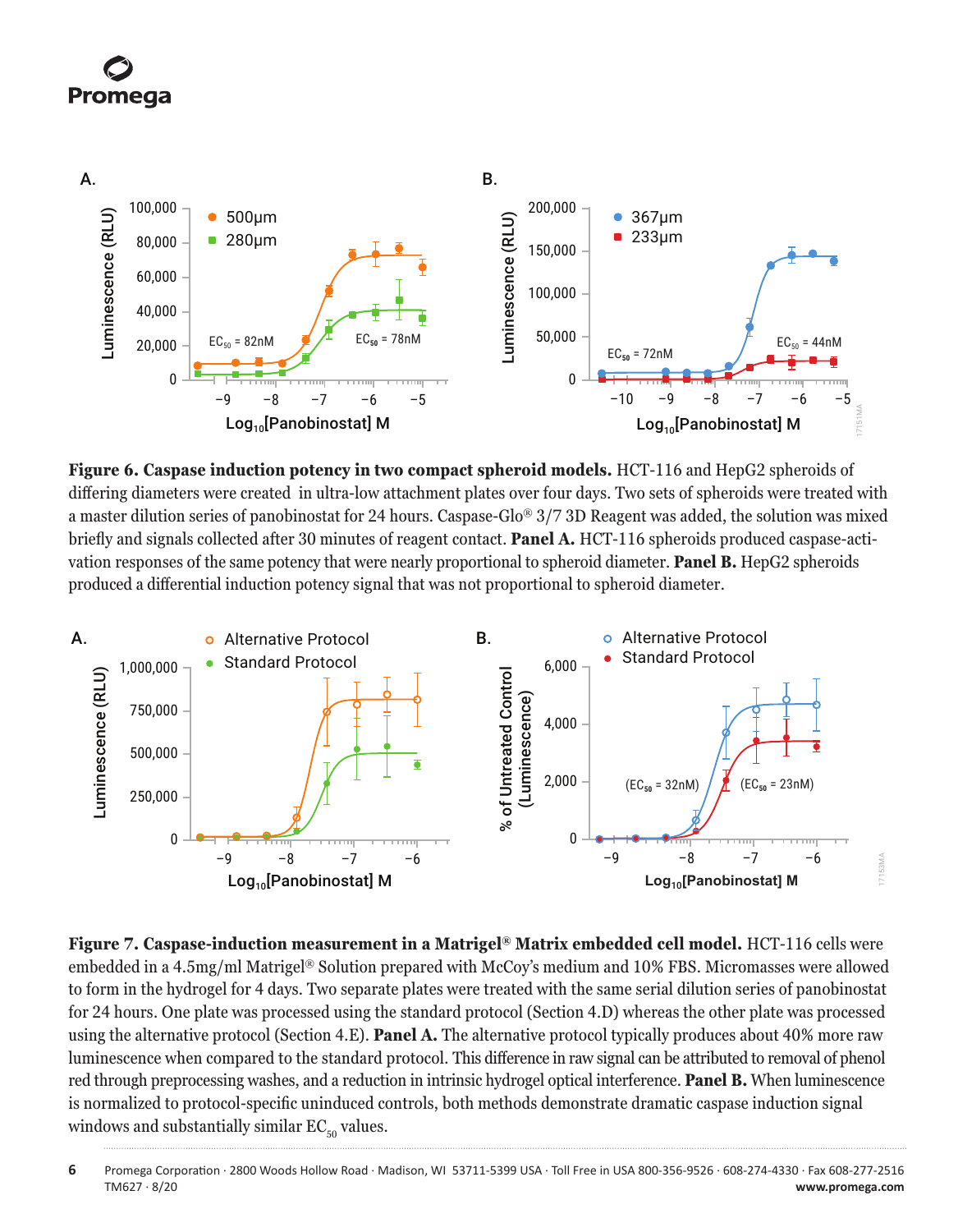

**Figure 8. Z´-factor analysis.** A549 cells were seeded into a 384-well, plasma-coated, Corning® Elplasia plate and aggregates of cells allowed to form over four days. One-half of the plate was challenged for 24 hours with 10µM bortezomib (induced) whereas the remainder of wells containing cells received vehicle-matched medium control (uninduced). Caspase-Glo  $\degree$  3/7 3D Reagent was applied, and luminescence read after 30 minutes at room temperature. The signal resulting from the reagent only (no cells) was plotted with induced and uninduced controls. A Z´-factor calculation of 0.67 (1) suggests high-throughput suitability.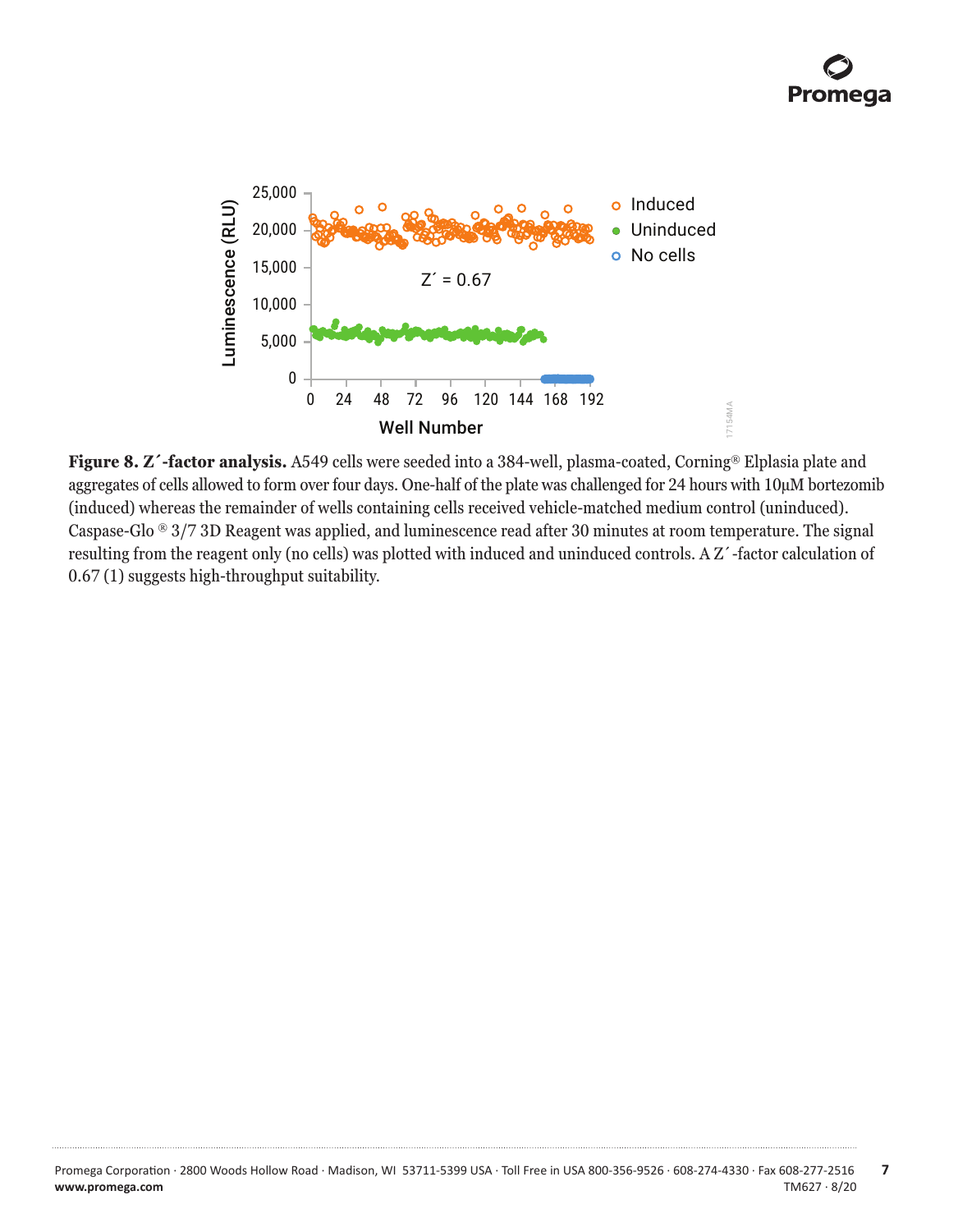#### <span id="page-8-0"></span>**2. Product Components and Storage Conditions**

| <b>PRODUCT</b> |                                       |       | SIZE             | <b>AT.#</b> |
|----------------|---------------------------------------|-------|------------------|-------------|
|                | Caspase-Glo <sup>®</sup> 3/7 3D Assay |       | 10 <sub>ml</sub> | G8981       |
|                | -- -                                  | _____ |                  |             |

Each system contains sufficient reagents for 100 assays at 100µl per assay in a 96-well plate or 400 assays of 25µl per assay in a 384-well plate. Includes:

- $1 \times 10$ ml Caspase-Glo® 3/7 3D Buffer
- 1 bottle Caspase-Glo® 3/7 3D Substrate (lyophilized)

| PRODUCT                               | <b>SIZE</b>       | <b>CAT.#</b> |
|---------------------------------------|-------------------|--------------|
| Caspase-Glo <sup>®</sup> 3/7 3D Assay | $10 \times 10$ ml | G8983        |

Each system contains sufficient reagents for 1,000 assays at 100 $\mu$ l per assay in a 96-well plate or 4,000 assays of 25µl per assay in a 384-well plate. Includes:

- $\cdot 10 \times 10$ ml Caspase-Glo® 3/7 3D Buffer
- 10 bottles Caspase-Glo® 3/7 3D Substrate (lyophilized)

| PRODUCT                               |       | <b>AT.#</b> |
|---------------------------------------|-------|-------------|
| Caspase-Glo <sup>®</sup> 3/7 3D Assay | '00ml | 38982       |

Each system contains sufficient reagents for 1,000 assays at 100µl per assay in a 96-well plate or 4,000 assays of 25µl per assay in a 384-well plate. Includes:

- $\cdot$ 1 × 100ml Caspase-Glo® 3/7 3D Buffer
- 1 bottle Caspase-Glo<sup>®</sup>  $3/7$  3D Substrate (lyophilized)

**Storage Conditions:** Store the Caspase-Glo® 3/7 3D Substrate and Caspase-Glo® 3/7 3D Buffer at –30°C to –10°C protected from light. The Caspase-Glo<sup>®</sup> 3/7 3D Buffer may be thawed and stored at +2 $^{\circ}$ C to +10 $^{\circ}$ C for 3 months or at room temperature for up to 4 days with no loss in signal. See the product label for expiration date.

**8** Promega Corporation · 2800 Woods Hollow Road · Madison, WI 53711-5399 USA · Toll Free in USA 800-356-9526 · 608-274-4330 · Fax 608-277-2516 TM627 · 8/20 **www.promega.com**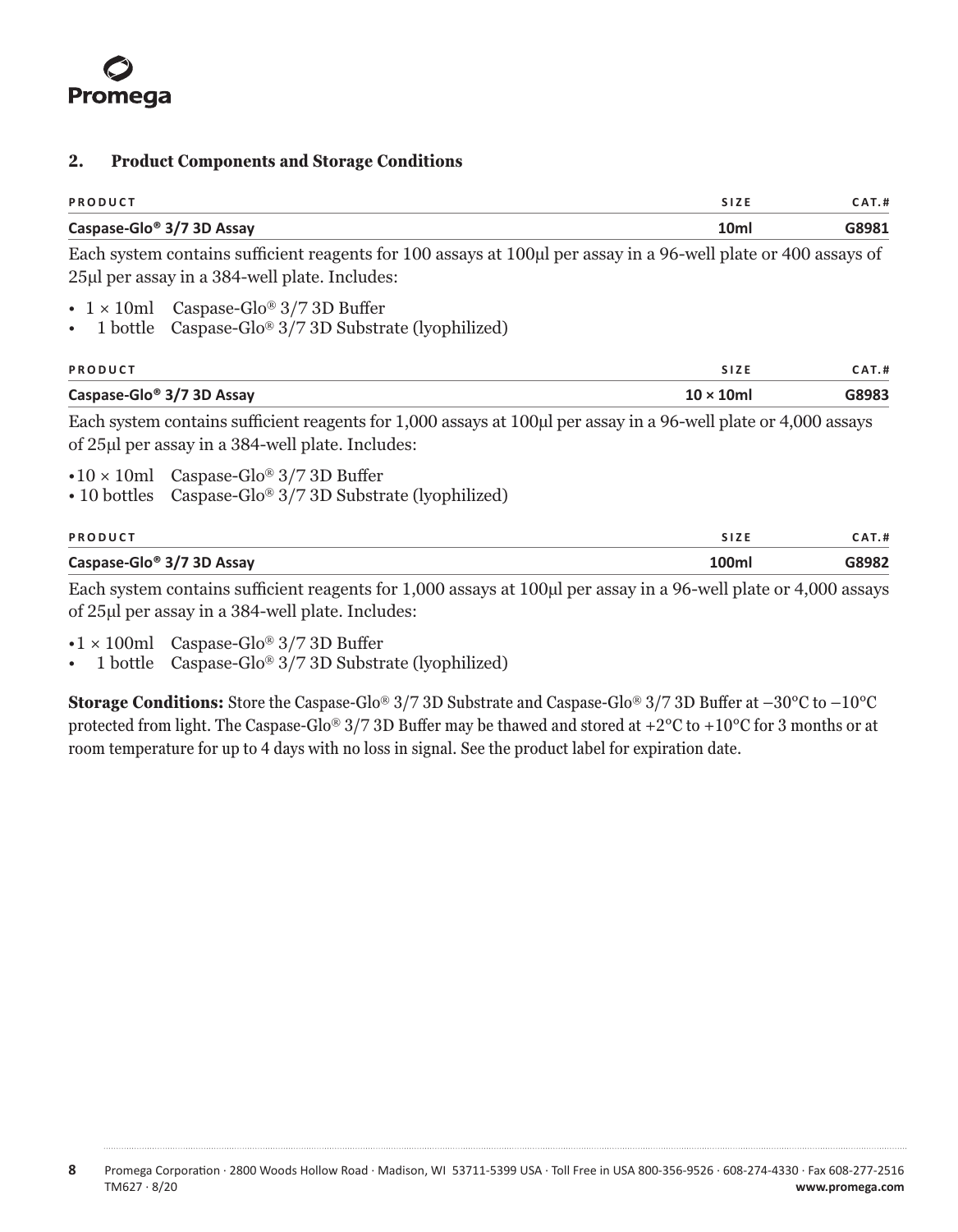## <span id="page-9-0"></span>**3. Reagent Preparation and Storage**

- 1. Equilibrate the Caspase-Glo® 3/7 3D Buffer and lyophilized Caspase-Glo® 3/7 3D Substrate to room temperature before use.
- 2. Transfer the contents of the Caspase-Glo® 3/7 3D Buffer bottle into the amber bottle containing Caspase-Glo® 3/7 3D Substrate. Mix by swirling or inverting the contents until the substrate is thoroughly dissolved to form the Caspase-Glo® 3/7 3D Reagent. Buffer volumes are 10ml for Cat.# G8981 and Cat.# G8983, and 100ml for Cat.# G8982.

**Storage:** Store the reconstituted Caspase-Glo<sup>®</sup> 3/7 3D Reagent at +2<sup>o</sup>C to +10<sup>o</sup>C for up to 3 days with no loss of activity compared to that of freshly prepared reagent. Reconstituted reagent stored at  $+2^{\circ}C$  to  $+10^{\circ}C$  for 1 week will give a signal approximately 90% of the signal obtained with freshly prepared reagent, while reconstituted reagent stored at +2°C to +10°C for 4 weeks will give a signal approximately 75% of that obtained with freshly prepared reagent. Reconstituted reagent that has been refrozen and stored at  $-30^{\circ}$ C to  $-10^{\circ}$ C for 1 week will give a signal approximately 75% of that of newly prepared reagent, and refrozen reagent stored at  $-30^{\circ}$ C to  $-10^{\circ}$ C for 4 weeks will give a signal approximately 60% of that of newly prepared reagent.

# **4. Detection of Caspase-3 and -7 Activities in 3D Cell Models**

Directions are given for performing the assay in a total volume of 200µl using 96-well plates. However, the assay can be adapted to other volumes, provided the 1:1 ratio of Caspase-Glo® 3/7 3D Reagent volume to sample volume is used (e.g., 25µl of sample and 25µl Caspase-Glo® 3/7 3D Reagent in a 384-well format).

# **Materials to Be Supplied by the User**

- multiwell plates used specifically for 3D cell culture and compatible with the luminometer being used; For example:
	- Corning<sup>®</sup> microplates (Cat.#3917) or equivalent for Matrigel<sup>®</sup> embedded micromasses

Corning® ultra-low attachment (ULA) microplates (Cat.# 4442) or equivalent for spheroid generation Corning® Elplasia (Cat.# 4447) or equivalent for 384-well density

- luminometer capable of reading multiwell plates (e.g., GloMax™ Discover, Cat.# GM3000)
- **optional:** CellTox™ Green Cytotoxicity Assay (Cat.# G8741) and/or CellTiter-Fluor™ Cell Viability Assay (Cat.# G6081) for conducting sequential cell health multiplexing (Section 4.C)
- **optional:** Corning® Cell Recovery Solution (Cat.# 354253) for conducting alternative Matrigel® protocol (Section 4.E)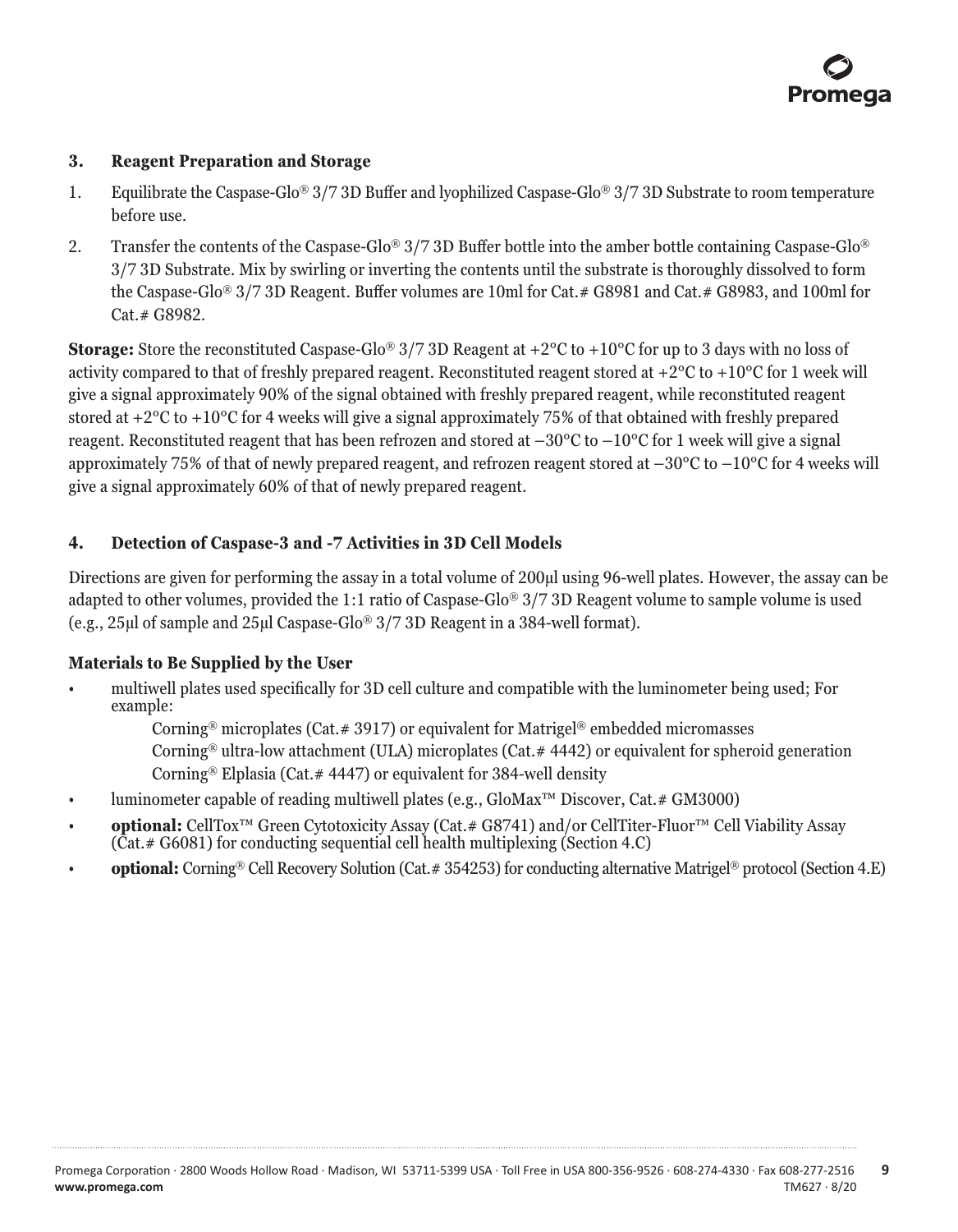# <span id="page-10-0"></span>**4.A. Assay Conditions**

Institute the following treatments and controls to detect caspase-3 and -7 activities in 3D cell cultures. Grow cells in multiwell plates that are designed for your specific 3D application and compatible with the luminometer being used. "Vehicle" refers to the solvent used to dissolve the drug or protein of interest.

- Cell-free control: Caspase-Glo® 3/7 3D Reagent, vehicle and cell culture medium without cells
- Uninduced negative control: Caspase-Glo® 3/7 3D Reagent and vehicle-treated cells in medium
- Induced positive control: Caspase-Glo® 3/7 3D Reagent and reference inducer-treated cells in medium
- Test assays: Caspase-Glo® 3/7 3D Reagent and treated cells in medium

The cell-free control is used to measure background luminescence associated with the cell culture components and Caspase-Glo® 3/7 3D Reagent. Subtract the value for the cell-free control from all other values. Uninduced negative controls and induced positive controls are important for determining the basal caspase activity of the cell culture system and the potential for apoptotic inducibility of the cell model, respectively.

Due to the sensitive nature of the Caspase-Glo<sup>®</sup>  $3/7$  3D Assay, avoid contamination with solutions that may contain luciferin.

# **Notes:**

- 1. Empirically determine the optimal seeding density required to create spheroids or microtissues of the desired diameter. We recommend initial seeding densities that can be supported in a 96-well plate culture well during the three- to four-day period required to generate the 3D masses. Depending on cell line-specific doubling times, this is typically <2,000 cells per well.
- 2. Apoptosis induction kinetics and response magnitude will be treatment- and culture system-dependent. Timecourse experiments may be required to optimize peak caspase activation.
- 3. Use identical cell number and volume for the assay and the negative control samples.
- 4. The optimal Caspase-Glo® 3/7 3D Reagent contact period for best signal will depend upon the culture system, but typically will be reached within 30–40 minutes. We do not recommend reagent incubation times greater than 3 hours. In general, the luminescent signal will decay about 5–10% per hour after signal plateau (Figure 4).

**10** Promega Corporation · 2800 Woods Hollow Road · Madison, WI 53711-5399 USA · Toll Free in USA 800-356-9526 · 608-274-4330 · Fax 608-277-2516 TM627 · 8/20 **www.promega.com**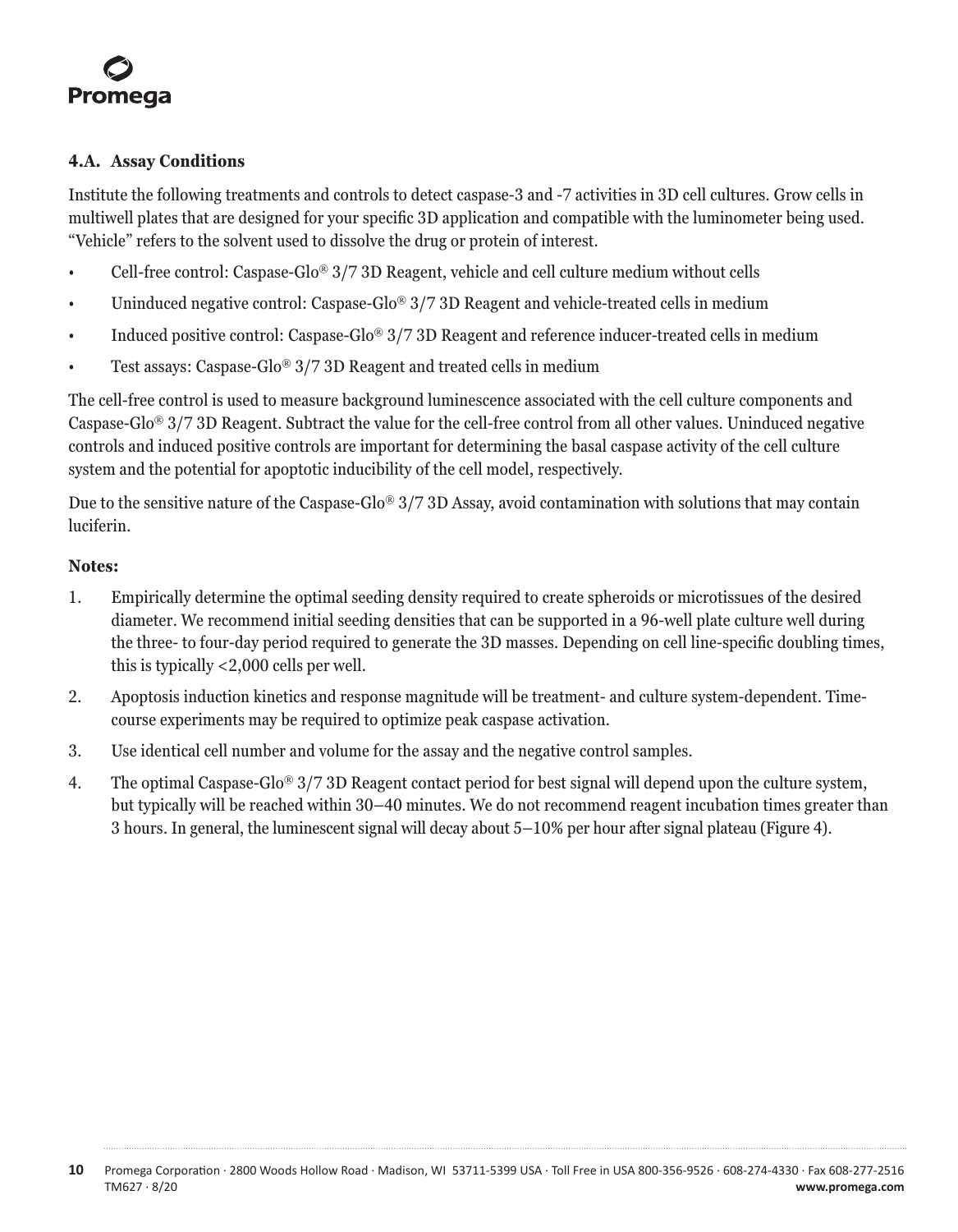

#### <span id="page-11-0"></span>**4.B. Standard Protocol for Spheroids in 96-well Corning® Ultra-Low Attachment Plates**

- 1. Before starting the assay, prepare the Caspase-Glo® 3/7 3D Reagent (see Section 3). Equilibrate the reagent to room temperature. Mix well.
- 2. Remove the 96-well plates containing treated cells from the incubator and equilibrate plates to room temperature.
- 3. Add 100µl of Caspase-Glo® 3/7 3D Reagent to each well of the 96-well plate containing 100µl of cell-free, uninduced negative and induced positive control cells, or test treated cells in culture medium.

**Note:** If you are reusing pipette tips, do not touch the tips to the wells containing samples to avoid crosscontamination

4. Mix the well contents using a plate shaker at 500rpm for a full 30 seconds. Incubate at room temperature for at least 30 minutes. The plates can be incubated up to 3 hours for convenience, but there will be a gradual decrease in assay performance.

**Note:** Temperature fluctuations will affect the luminescence reading. If the room temperature fluctuates, use a constant-temperature incubator. For details see Section 6.

5. Measure luminescence of each sample in a plate-reading luminometer as directed by the luminometer manufacturer.

#### **4.C. Multiplexed Cell Health Assay Protocol for Spheroids**

Apoptosis induction responses are dependent on the mode-of-action and potency of the stimulus and the cell model contact period. Therefore, it is often desirable to incorporate other assay chemistries to assess cell health when conducting endpoint, caspase-activation assays. In Figure 6, CellTox™ Green Cytotoxicity Assay and CellTiter-Fluor™ Viability Assay reagents are added and the resulting spectrally-distinct signals measured using a fluorometer prior to adding the Caspase-Glo® 3/7 3D Reagent. Together, the fluorescent and luminescent assay responses help to determine the relationship between anti-proliferative effects, caspase activation and loss of membrane integrity at the endpoint exposure period chosen.

**Note:** This protocol outlines the sequential steps of multiplexing the CellTox™ Green Cytotoxicity Assay and CellTiter-Fluor™ Viability Assay chemistries. Refer to the *CellTox*™ *Green Cytotoxicity Assay Technical Manual,* #TM375 and *CellTiter-Fluor*™ *Cell Viability Assay Technical Bulletin*, #TB371, respectively, for more complete guidance, tips and protocols.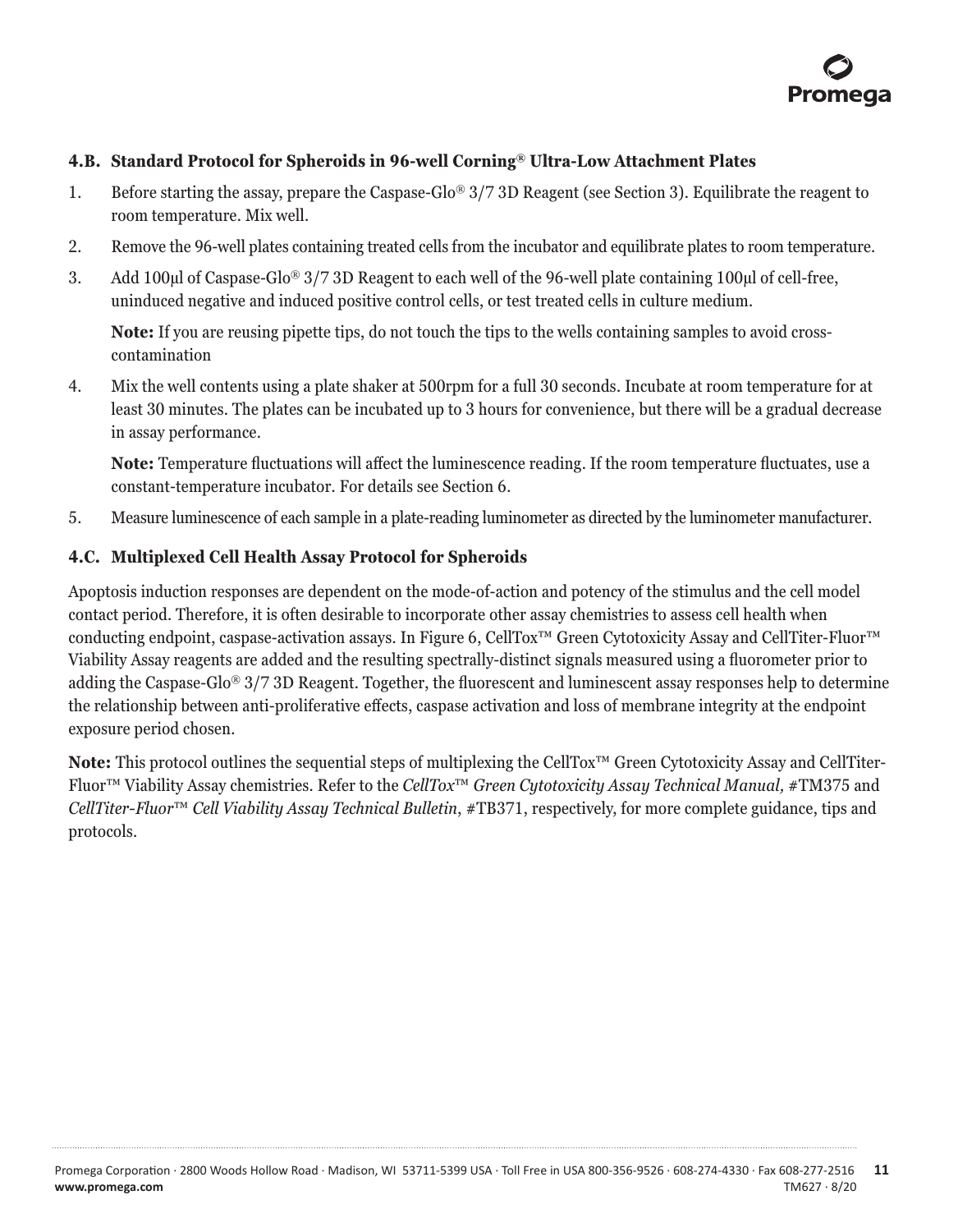<span id="page-12-0"></span>

# **4.C. Multiplexed Cell Health Assay Protocol for Spheroids (continued)**

- 1. Thaw CellTox™ Green Cytotoxicity Assay Dye (1,000X) by immersing in a 37°C water bath.
- 2. Prepare serial dilutions of test article in complete cell culture medium containing 2X CellTox™ Green Cytotoxicity Dye.
- 3. Add an equal volume of the dilution series containing CellTox™ Green Cytotoxicity Dye to each well of a plate containing spheroids. For 96-well applications, 50µl of test article dilution series should be added to each well.
- 4. Incubate spheroids for the desired exposure period.
- 5. Thaw CellTiter-Fluor™ Cell Viability Assay components by immersing in a 37°C water bath.
- 6. Create a 5X CellTiter-Fluor™ Cell Viability Assay solution by adding 10µl of the GF-AFC substrate to 2,000µl of Assay Buffer.
- 7. Dispense 20µl of 5X reagent (Step 6) to all wells of the treated spheroid plate. Mix briefly at 500rpm and incubate at 37°C for at least 30 minutes.
- 8. Collect fluorescence data at  $Ex_{400}/Em_{505}$  for cell viability (CellTiter-Fluor™ Assay) and  $Ex_{485}/Em_{520}$  for cytotoxicity (CellTox™ Green Assay).
- 9. Proceed to the protocol described in Section 4.B to collect caspase activation data.

#### **4.D. Standard Protocol for 3D Microtissues Embedded in Matrigel® Matrix**

Matrigel® matrix is a complex and variable composition of basement membrane matrices that form semi-solid hydrogels at 37°C. Matrigel therefore complicates Caspase-Glo® 3/7 3D data quality by adversely affecting reagent penetration and by introducing optical interference. You can expect about 40–60% loss in luminescence when compared to similarly treated cells in the absence of Matrigel. If this luminescent signal loss is not tolerable, we suggest implementing the preprocessing step in the alternative protocol in Section 4.E.

- 1. Before starting the assay, prepare the Caspase-Glo® 3/7 3D Reagent (see Section 3). Equilibrate the reagent to room temperature. Mix well.
- 2. Remove plates containing 3D Matrigel® embedded and treated cells from the incubator and equilibrate plates to room temperature.
- 3. Add a volume of Caspase-Glo® 3/7 3D Reagent equal to the volume of medium in the well.

**Note:** If you are reusing pipette tips, do not touch the tips to the wells containing samples to avoid crosscontamination.

4. Mix the well contents using a plate shaker at 500rpm for a full 30 seconds. Incubate at room temperature for at least 30 minutes. The plates can be incubated for up to 3 hours for convenience, but there will be a gradual decrease in assay performance with longer incubation times.

**Note:** Temperature fluctuations will affect the luminescence reading. If the room temperature fluctuates, use a constant-temperature incubator. See Section 6.

5. Measure the luminescence of each sample in a plate-reading luminometer as directed by the luminometer manufacturer.

**<sup>12</sup>** Promega Corporation · 2800 Woods Hollow Road · Madison, WI 53711-5399 USA · Toll Free in USA 800-356-9526 · 608-274-4330 · Fax 608-277-2516 TM627 · 8/20 **www.promega.com**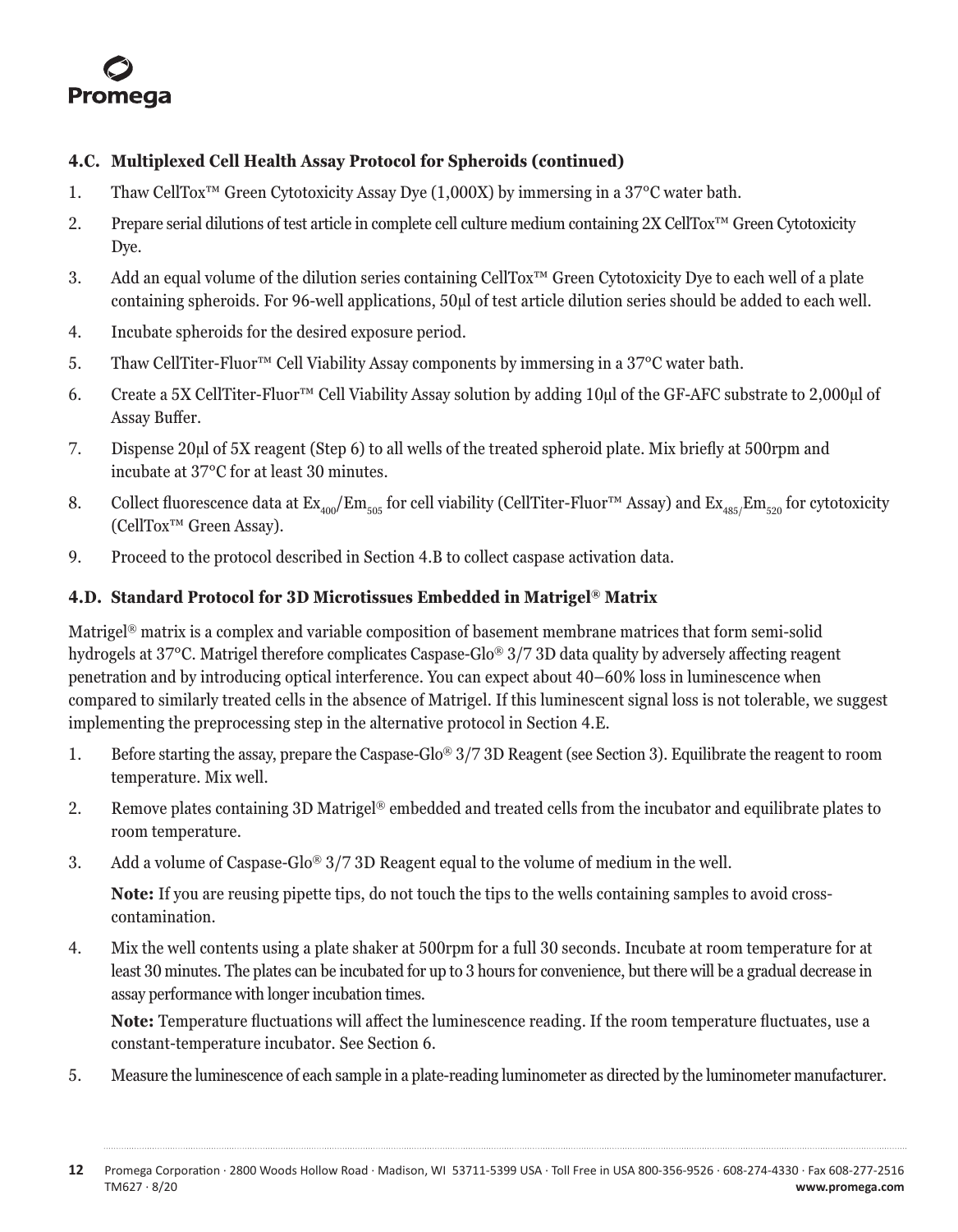

# <span id="page-13-0"></span>**4.E. Alternative Protocol for 3D Microtissues Embedded in Matrigel® Matrix**

This protocol incorporates a preprocessing step with Corning® Cell Recovery Solution that reduces structural organization of the formed hydrogel and promotes depolymerization for more optimal caspase extraction and measurement. Additional sample manipulation and hands-on time are required.

- 1. When the test article exposure is complete, remove the fluid phase from the embedded cell model by carefully aspirating with a multichannel pipet or robotic liquid handler.
- 2. Add an equal volume of chilled (2°C to 8°C) Corning® Cell Recovery Solution to each well. For most 96-well applications, this volume will be 50µl. Cover the plate with a lid or sealer.
- 3. Place the plate on an ice bath for 1 hour to depolymerize the hydrogel.
- 4. During the Corning® Cell Recovery Solution incubation in Step 3, prepare the Caspase-Glo® 3/7 3D Reagent (see Section 3). Mix well, then place the reagent on ice.
- 5. Add an equal volume of ice-cold Caspase-Glo® 3/7 3D Reagent to each well of the plate. **Note:** If you are reusing pipette tips, do not touch the tips to the wells containing samples to avoid cross-contamination.
- 6. Mix the well contents using a plate shaker at 500rpm for a full 30 seconds. Incubate at room temperature for at least 30 minutes. The plates can be incubated for up to 3 hours for convenience, but there will be a gradual decrease in assay performance with longer incubation times.

**Note:** Temperature fluctuations will affect the luminescence reading. If the room temperature fluctuates, use a constant-temperature incubator. See Section 6.

7. Measure the luminescence of each sample in a plate-reading luminometer as directed by the luminometer manufacturer.

#### **5. General Considerations**

#### **Sensitivity**

Maximum assay sensitivity is achieved when the caspase and luciferase activities reach steady state. Under typical conditions, steady state is reached within 30–40 minutes. The time required for the assay to reach steady state may vary, depending upon the cell culture system used and ambient temperature. The Caspase-Glo® 3/7 3D Reagent can be incubated with samples for up to 3 hours, but often does not improve the signal-to-background ratio achieved in the first 30 minutes.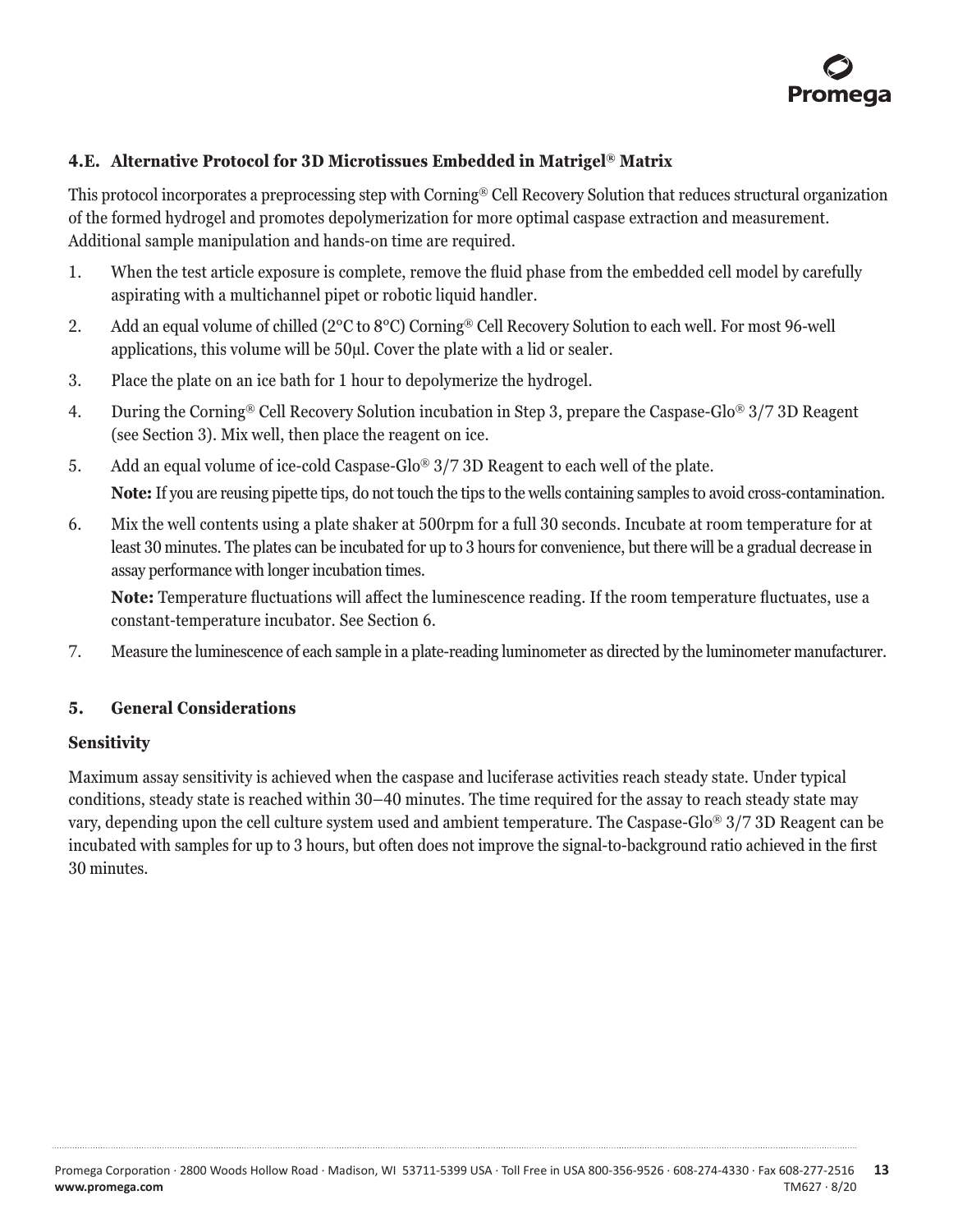# Promega

# **5. General Considerations (continued)**

## **Temperature**

The intensity and rate of decay of the luminescent signal from the Caspase-Glo® 3/7 3D Assay depends on the rate of decrease in caspase activity and the rate of the luciferase reaction. Environmental factors that affect the rate of the luciferase reaction also will affect the intensity of light output and the stability of the luminescent signal. Temperature can affect the rate of this enzymatic assay and thus the light output. For consistent results, equilibrate assay plates to a constant temperature before performing the assay. For batch-mode processing of multiple assay plates, positive and negative controls should be included for each plate. Additionally, precautions should be taken to ensure complete temperature equilibration. Plates removed from a 37°C incubator and placed in tall stacks at room temperature will require longer time for equilibration than plates arranged in a single layer.

## **Assay Interferences**

The chemical environment of the luciferase reaction can affect enzymatic activity and thus luminescence intensity. Differences in luminescence intensity have been observed using different types of culture media and sera. Solvents used for solubilization of chemical compounds may affect the luciferase reaction and thus the light output from the assay. Dimethyl-sulfoxide (DMSO) has been tested at final concentrations of up to 10% in the assay and found to have a minimal effect on light output.

Optical interferences also influence luminescent intensity. Although typically non-limiting, phenol red present in culture media can reduce raw luminescence values. 3D scaffolding matrices like Matrigel® can change the refractive index and reduce luminescence.

# **Mixing**

Mixing is essential after adding the Caspase-Glo® 3/7 3D Reagent to aid in cell lysis and release of caspases 3 and 7. The caspase activity present in most microtissues or spheroids can be extracted by the reagent after a 30-second mix at 500rpm. Longer mix times do not appreciably improve caspase extraction and can be detrimental to overall luminescence.

#### **Luminometers**

For highly sensitive luminometric assays, the luminometer model and settings greatly affect the quality of the data obtained. Luminometers from different manufacturers vary in their sensitivity and dynamic range. If you are not using a GloMax® Luminometer, consult the operating manual for your luminometer to determine the optimal settings. The limits should be verified on each instrument before analysis of experimental samples. The assay should be linear in some portion of the detection range of the instrument used. Within an individual luminometer there may be different gain/sensitivity settings. We recommend that you optimize the gain/sensitivity settings.

We recommend the GloMax<sup>®</sup> family of luminometers. These instruments do not require gain adjustments to achieve optimal sensitivity and dynamic range. The GloMax® family of luminometers are preloaded with Promega product protocols for ease of use.

**<sup>14</sup>** Promega Corporation · 2800 Woods Hollow Road · Madison, WI 53711-5399 USA · Toll Free in USA 800-356-9526 · 608-274-4330 · Fax 608-277-2516 TM627 · 8/20 **www.promega.com**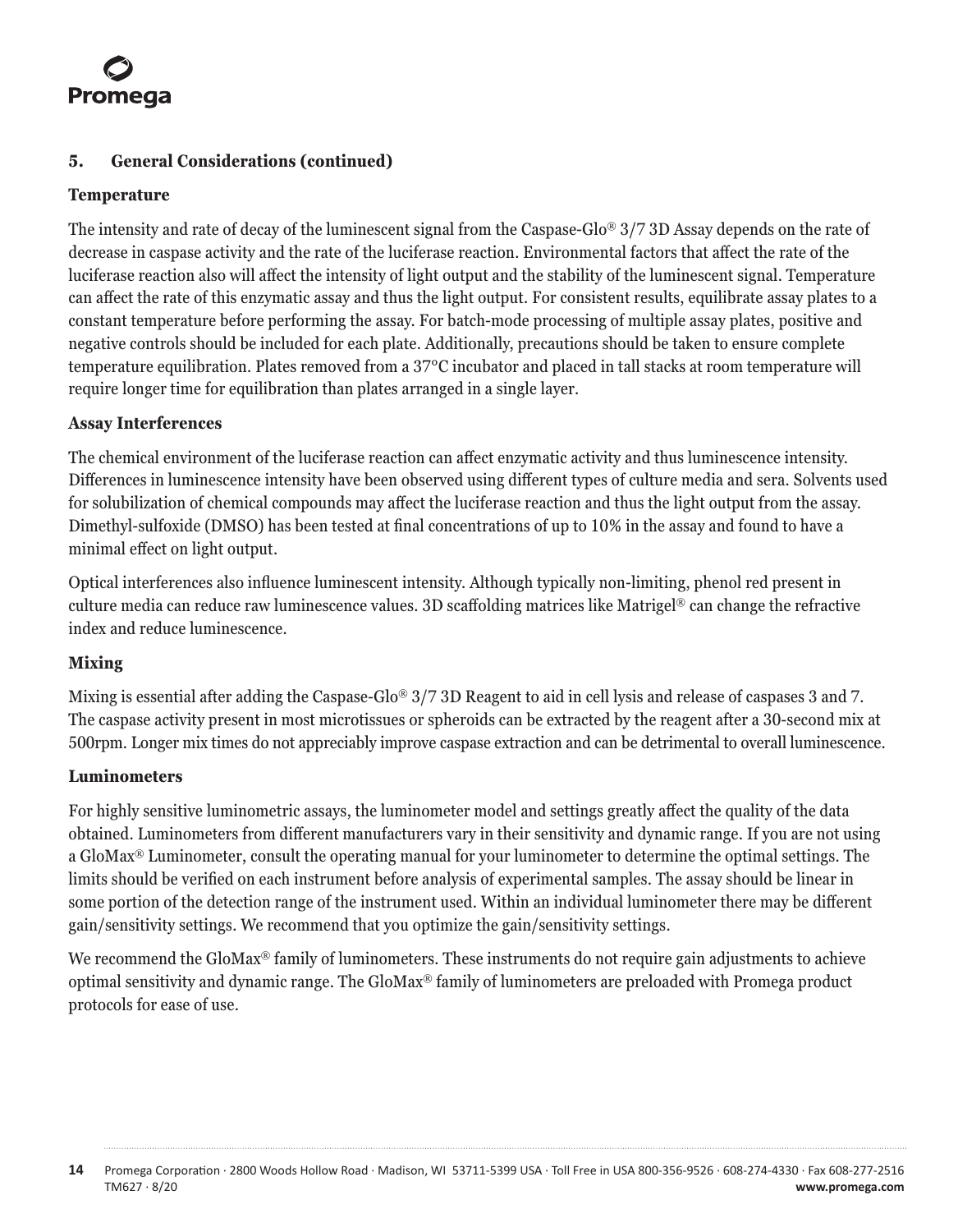## <span id="page-15-0"></span>**6. Reference**

1. Zhang, Ji-Hu *et. al.* (1999) A simple statistical parameter for use in evaluation and validation of high throughput screening assays. *J. Biomol. Screening* **4**, 67–73.

# **7. Related Products**

#### **Apoptosis Products**

| <b>Product</b>                                       | <b>Size</b>       | Cat.#         |
|------------------------------------------------------|-------------------|---------------|
| RealTime-Glo™ Annexin V Apoptosis and Necrosis Assay | 100 assays        | <b>JA1011</b> |
| ApoTox-Glo™ Triplex Assay                            | 10 <sub>ml</sub>  | G6320         |
| ApoLive-Glo™ Multiplex Assay                         | 10ml              | G6410         |
| Caspase-Glo <sup>®</sup> 8 Assay                     | 100m              | G8202         |
| Caspase-Glo <sup>®</sup> 9 Assay                     | 100 <sub>ml</sub> | G8212         |
| Apo-ONE <sup>®</sup> Homogeneous Caspase-3/7 Assay   | 100 <sub>ml</sub> | G7791         |
| CaspACE™ Assay System, Colorimetric                  | 100 assays        | G7220         |
| Caspase Inhibitor Z-VAD-FMK                          | 50 <sub>µ</sub>   | G7231         |
| CaspACE™ FITC-VAD-FMK In Situ Marker                 | 50 <sub>µ</sub>   | G7461         |
| DeadEnd™ Colorimetric TUNEL System                   | 20 reactions      | G7360         |
| DeadEnd <sup>™</sup> Fluorometric TUNEL System       | 60 reactions      | G3250         |
| rhTNF- $\alpha$                                      | $10\mu$ g         | G5241         |
| Terminal Deoxynucleotidyl Transferase, Recombinant   | 300u              | M1871         |

# **Cell Viability Assays**

. . . . . . . . .

. . . . . . . . . . .

. . . . . . . . .

. . . . . . . . . .

. . . . . . . . . . . . .

| <b>Product</b>                              | <b>Size</b>      | $Cat. \#$ |
|---------------------------------------------|------------------|-----------|
| RealTime-Glo™ MT Cell Viability Assay       | 100 reactions    | G9711     |
| CellTiter-Glo® 3D Cell Viability Assay      | 10 <sub>m</sub>  | G9681     |
| CellTiter-Glo <sup>®</sup> 2.0 Assay        | 10ml             | G9241     |
| MultiTox-Glo Multiplex Cytotoxicity Assay   | 10ml             | G9270     |
| MultiTox-Fluor Multiplex Cytotoxicity Assay | 10ml             | G9200     |
| CellTiter-Fluor™ Cell Viability Assay       | 10 <sub>ml</sub> | G6080     |

. . . . . . . . . .

. . . . . . . . .

. . . . . . . .

. . . . . . .

. . . . . . . .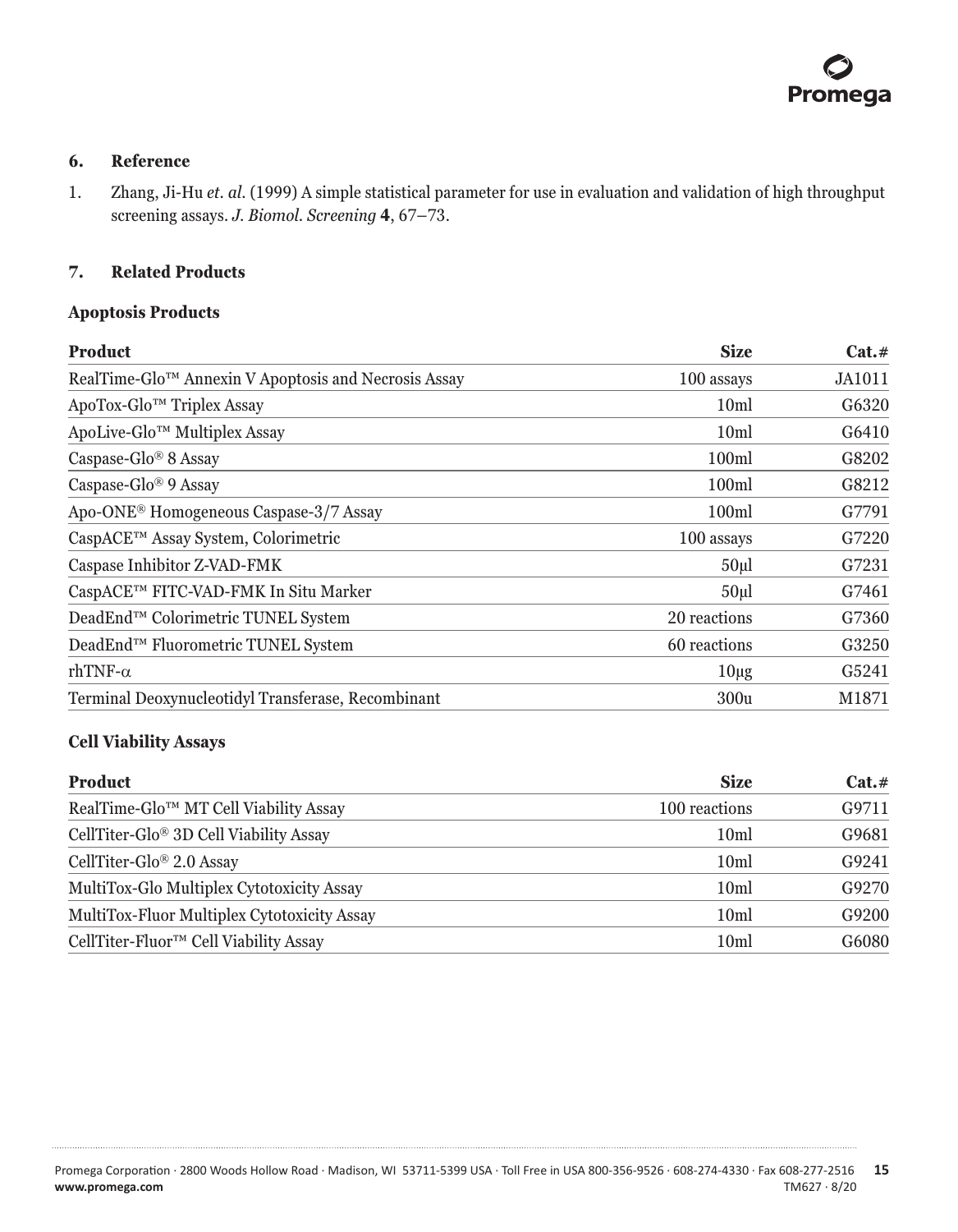# Promega

# **7. Related Products (continued)**

# **Cytotoxicity Assays**

| <b>Product</b>                                                                       | <b>Size</b>          | Cat.# |
|--------------------------------------------------------------------------------------|----------------------|-------|
| LDH-Glo™ Cytotoxicity Assay                                                          | 10 <sub>m</sub>      | J2380 |
| CytoTox-Fluor™ Cytotoxicity Assay                                                    | 10ml                 | G9260 |
| CytoTox-Glo™ Cytotoxicity Assay                                                      | 10 <sub>ml</sub>     | G9290 |
| CytoTox-ONE™ Homogeneous Membrane Integrity Assay                                    |                      |       |
| (measures release of LDH)                                                            | $1,000-4,000$ assays | G7891 |
| CytoTox 96 <sup>®</sup> Non-Radioactive Cytotoxicity Assay (measures release of LDH) | $1,000$ assays       | G1780 |
| CellTox <sup>™</sup> Green Cytotoxicity Assay                                        | 10 <sub>ml</sub>     | G8741 |

# **Oxidative Stress Assays**

| Product                                                   | <b>Size</b>      | Cat.# |
|-----------------------------------------------------------|------------------|-------|
| GSH-Glo™ Glutathione Assay                                | 10 <sub>m</sub>  | V6911 |
| GSH/GSSG-Glo <sup>™</sup> Assay                           | 10 <sub>m</sub>  | V6611 |
| ROS-Glo <sup>TM</sup> H <sub>2</sub> O <sub>2</sub> Assay | 10ml             | G8820 |
| Mitochondrial ToxGlo™ Assay                               | 10 <sub>ml</sub> | G8000 |

# **Energy Metabolism Assays**

| <b>Product</b>                                      | <b>Size</b> | $Cat. \#$ |
|-----------------------------------------------------|-------------|-----------|
| NAD/NADH-Glo <sup>™</sup> Assay                     | 10ml        | G9071     |
| NADP/NADPH-Glo™ Assay                               | 10ml        | G9081     |
| Glucose Uptake-Glo <sup><math>TM</math></sup> Assay | 5ml         | J1341.    |

# **Luminometers**

| <b>Product</b>                       | <b>Size</b> | $Cat. \#$ |
|--------------------------------------|-------------|-----------|
| GloMax <sup>®</sup> Discover System  | 1 each      | GM3000    |
| GloMax <sup>®</sup> Explorer System  | 1 each      | GM3500    |
| GloMax <sup>®</sup> Navigator System | 1 each      | GM2000    |

. . . . . . . . **16** Promega Corporation · 2800 Woods Hollow Road · Madison, WI 53711-5399 USA · Toll Free in USA 800-356-9526 · 608-274-4330 · Fax 608-277-2516 www.promega.com

. . . . . . . . .

. . . . . . .

. . . . . . . .

. . . . . . .

. . . . . . .

. . . . . . . . .